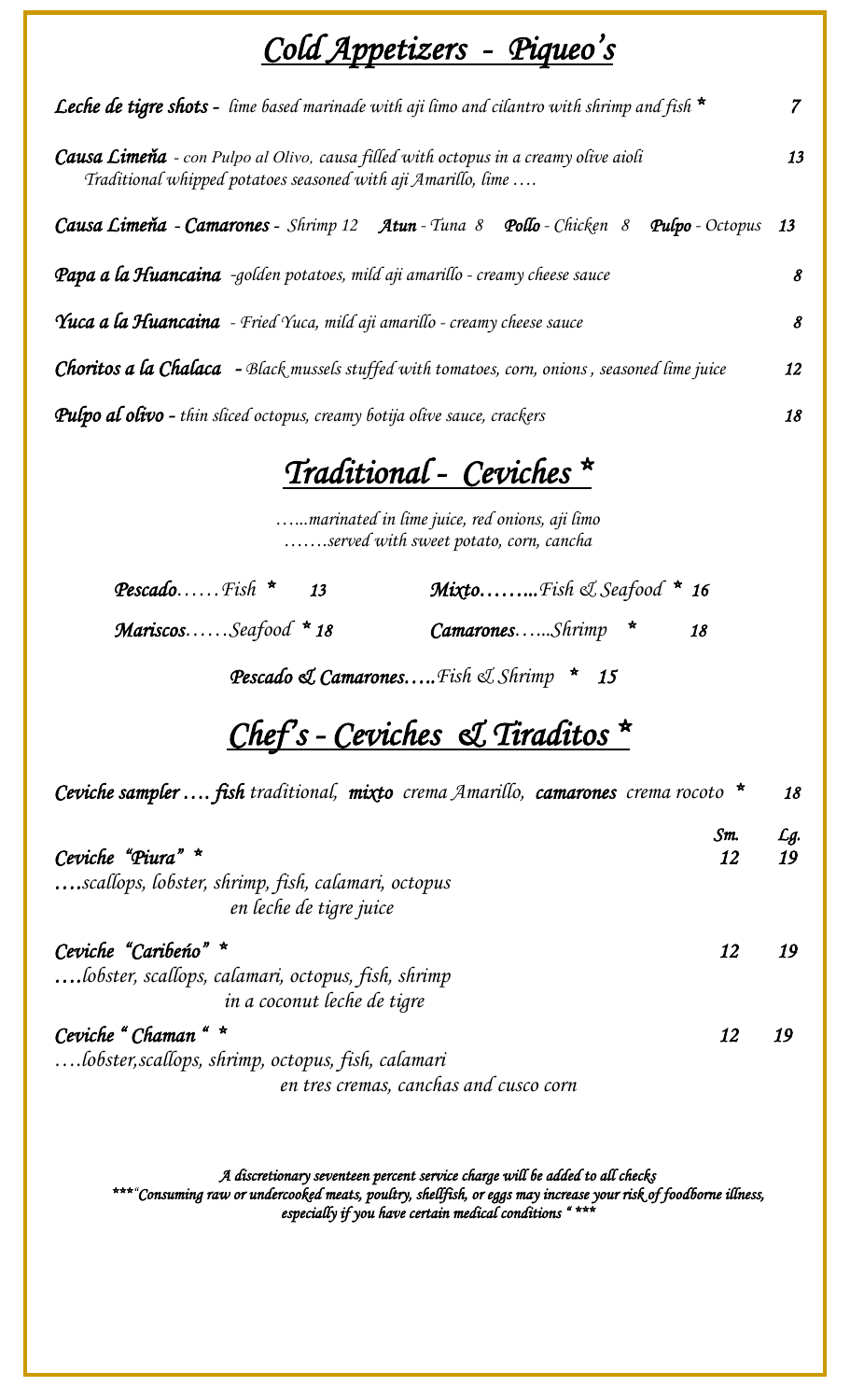## *Hot Appetizers*

| Pulpo Parrilla                                                                         | 18             |
|----------------------------------------------------------------------------------------|----------------|
| Fried yuca, salsa de anticucho, chimichurri, salsa huancaina y botija                  |                |
| Chicharron de Calamar                                                                  | 13             |
| Tender crispy calamari rings served with aioli, tartar sauce, salsa criolla            |                |
| Conchitas a la Parmesana<br>$1/2$ dz. 10                                               | $1 \, dz$ , 20 |
| Baked Scallops in the shell with white wine, butter and parmesan cheese                |                |
| Conchitas Gratinadas con camarones y salsa coral<br>$1/2$ dz. 18                       | $1 \, dz.$ 36  |
| Baked scallops with parmesan butter, shrimp and coral sauce House Specialty            |                |
| Aji de Gallina Fritters                                                                | 10             |
| Mini empanadas filled with creamy aji gallina, huancaina & olive sauce                 |                |
| Lomo Saltado Springrolls                                                               | 12             |
| Crispy springrolls filled with lomo saltado de filet mignon, picante de rocoto dipping |                |
| Fried Roco Shrimp  En huancaina y crema de rocoto                                      | 16             |
| Fried shrimp tossed in huancaina sauce & crema aioli                                   |                |

| Cup | Bowl |
|-----|------|
|-----|------|

| Sopa de Langosta  Con carne de langosta al aji panca                           |  |
|--------------------------------------------------------------------------------|--|
| Lobster bisque with aji panca seasoned lobster garnish                         |  |
| Chupe de Camarones                                                             |  |
| Peruvian shrimp bisque, white cheese, rice, splash of milk & fine herbs        |  |
| Parihuela (Main Dish)                                                          |  |
| Seafood casserole slowly cooked with tomatoes, onions, beer & served with rice |  |



*Del Mar Pescados y Mariscos* 



| Pescado a lo Macho con Arroz                                                                             | 21 |
|----------------------------------------------------------------------------------------------------------|----|
| Pan fried fish filet – spicy aji panca shellfish sauce, steamed rice                                     |    |
| Pescado a la Chorrillana con Arroz y Papas Doradas                                                       | 17 |
| Pan fried fish filet, slightly spicy sauce of aji's, garlic, onions, cilantro, tomatoes, rice & potatoes |    |
| Pescado - Nazca                                                                                          | 21 |
| Pan fried fish filet topped with brandy flambéed seafood in a creamy saffron sauce                       |    |
| Salmon - Salmon                                                                                          | 21 |
| $A\ddot{\mu}$ Panca grilled salmon steak, garlic mashed potatoes, spinach,                               |    |
| <b>Arroz con Mariscos</b> Sautéed seafood tossed in with seasoned rice<br>con <b>Langosta</b><br>20      | 34 |
| Tacu-Tacu con Mariscos en su Salsa                                                                       | 23 |
| Spicy red aji shellfish sauce, fried rice & bean cake                                                    |    |
| Camarones al Ajillo con Arroz o Yuca Frita                                                               | 20 |
| Shrimp in creamy garlic sauce with rice or fried yucca                                                   |    |
| <b>Whole Fried Snapper</b> - con yuca frita y tostones & salsa criolla                                   | 28 |
| Mahi - Mahi & Jumbo Shrimp                                                                               | 29 |
| En crema de chupe, yucon potatoes, spinach                                                               |    |

*A discretionary seventeen percent service charge will be added to all checks* 

*"Consuming raw or undercooked meats, poultry, shellfish, or eggs may increase your risk of food borne illness, especially if you have certain medical conditions "*